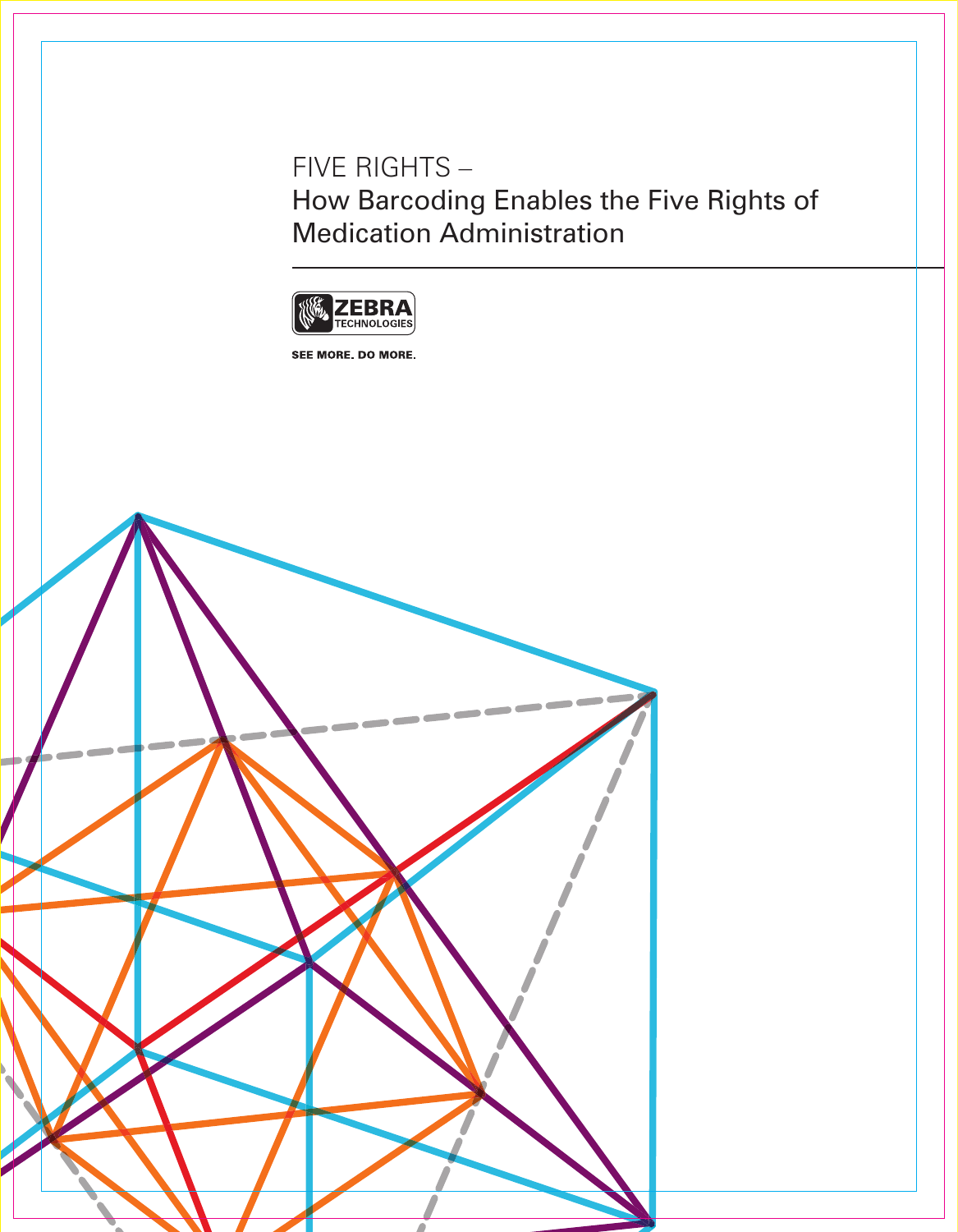# How Barcoding Enables the Five Rights of Medication Administration

Maximizing patient safety and improving the quality of care is the ultimate goal for healthcare providers, of which closed-loop bedside medication verification (BMV) is a vital component. Doing so requires staying within regulatory compliance, while also advancing staff retention and meeting fiscal constraints. Barcode technologies provide a "virtual voice" to patients, applications and workflows. Barcoding accomplishes this by laying a solid foundation for enhancing patient identification, providing visibility into medical practices, and driving efficiencies throughout healthcare applications—and is a key aspect in electronic medical record (EMR) adoption.

## Leveraging the Benefits of Barcoding

When it comes to healthcare, today's highly informed patients have choices. And their biggest decision point is often based on trust that the provider will deliver the highest quality of care, safely and efficiently. Administering medications safely and efficiently is a critical task that caregivers must perform, without error, each and every time. This high level of accuracy is known as "The Five Rights of Medication Safety":

- 1. Right Patient
- 2. Right Drug
- 3. Right Dose
- 4. Right Route
- 5. Right Time

Even with this high standard, medical errors are still a leading cause of death in the U.S. When it comes to costs, medication errors are the cause for 5 percent of malpractice claims according to an analysis by Dr. Byron J. Bailey, FACS. Dispensing errors contribute directly to adverse drug events (ADEs). But blaming nurses and other practitioners will not help, since they are not the core of the problem. Caregivers cannot be held accountable for achieving the Five Rights. They can only be held accountable for following the processes that their organizations have designed and determined as the best way to verify the Five Rights.

Fortunately, barcode technology can enable healthcare professionals to perform their tasks—including meeting the Five Rights—at efficiencies and accuracies never before possible. The foundation of the Five Rights is "Right Patient." Once organizations can consistently and accurately identify the right patient, many improvements can follow, from BMV to EMR, and beyond.

Medical centers across the nation are leveraging the benefits that barcoding provide beyond just reduction of paperwork. A safe, proven and efficient way to identify the right patient is to use 2-D barcoded patient ID wristbands. Barcoded wristbands build the necessary foundation for the "Right Patient" by ensuring that accurate patient information is always available at the point of care, including during BMV. They also provide a platform to extend safeguards to other patient care activities like automated medication administration and computerized prescriber order entry (CPOE).

#### Safe, Accurate Closed-Loop Medication **Administration**

Barcode technology—from the patient ID wristband to barcode-labeled medication—enables nurses to verify the patient's identity, medication and dosage by scanning the wristband ID at the bedside. This closedloop medication workflow helps to ensure that the medication administered at the point of care follows the physician-prescribed orders entered in the CPOE:

- Physician determines prescription, records in the CPOE system
- Pharmacy receives order via CPOE and dispenses using barcode-enabled technology
- Nurse picks up the prescription
- Nurse verifies the Five Rights at point of care by scanning patient wristband and medication barcodes
- Nurse records administration and patient response in the EMR
- Physician can review EMR and respond to adverse events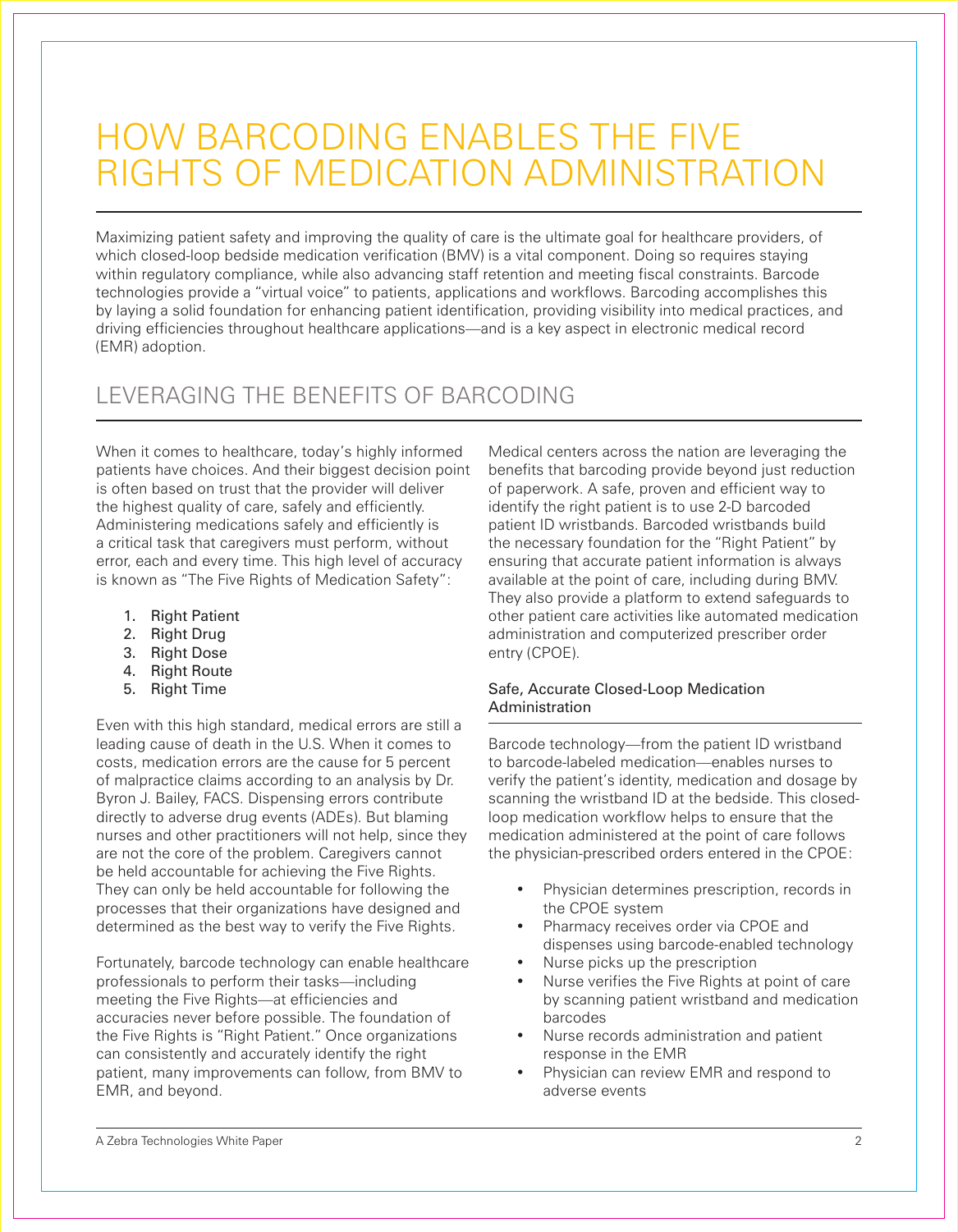Application software compares the medication to information in the patient's electronic record queried by the wristband scan. The process verifies that the patient should be receiving the medication at the indicated dosage at that time. After the verification confirmation alert displays on the computer screen, the caregiver can continue the process. As a final step, the caregiver scans her/his own barcoded ID badge to record who administered the medication.

The system essentially automates the Five Rights check, with the wristband scan verifying right patient, and the database lookup from the medication scan verifying the other elements. With this system in place, healthcare centers gain a cost-effective, automated, and traceable way to improve patient safety and quality of care.

### Avoid Workarounds

To improve efficiencies and safety even further, healthcare centers can go beyond paper barcode labels by deploying durable, easy-to-scan barcoded synthetic wristbands that are smudge-free and liquidresistant. In addition, BMV solutions should help prevent nurse workarounds. Specifically, barcodeenabled workflows should prevent nurses from scanning barcodes from patient folders instead of patient wristbands—a requirement for achieving BMV compliance.

Prior to implementing a BMV solution, healthcare centers should perform research to uncover workarounds that nurses commonly use in their medical center. One way to prevent workarounds is

to include a "check digit" in the patient wristband barcode. Implementing this step helps guarantee that only approved patient ID scanners can read the wristband. This prevents chart label scanners, or other off-the-shelf scanners, from decoding the wristband data. In addition, the check digit ensures that medical staff actually scans the band at the patient's bedside, and is a major factor for preventing workarounds.

To gain the most value from barcoding solutions, medical centers must ensure that wristbands contain the right information, meet industry mandates, and provide staff with an efficient solution that also prevents workarounds.

### Conclusion: Barcodes Drive Bedside Medication Verification

Patient safety and quality of care depends on safe, precise medication administration. The Five Rights of patient safety works only when "The Right Patient" is verified, and caregivers follow proper procedures. Automated barcode control systems for medication dispensing and administration provide proven and significant safety benefits, and are fundamental for closed-loop workflows and efficient EMR adoption.

Thermal printers from Zebra Technologies create millions of barcode unit-dose, prescription, and sample-tracking labels as well as wristbands in a

variety of clinical settings every year. Zebra partners with software integrators to develop printers and label supplies that meet healthcare providers' need to achieve safe, accurate bedside medication verification.

Barcode printing solutions from Zebra Technologies can help healthcare organizations reduce errors and increase productivity. Now is the time to provide your patients, medications and assets a virtual voice—so you can work with the patient and continue to provide safe treatments and a caring atmosphere.